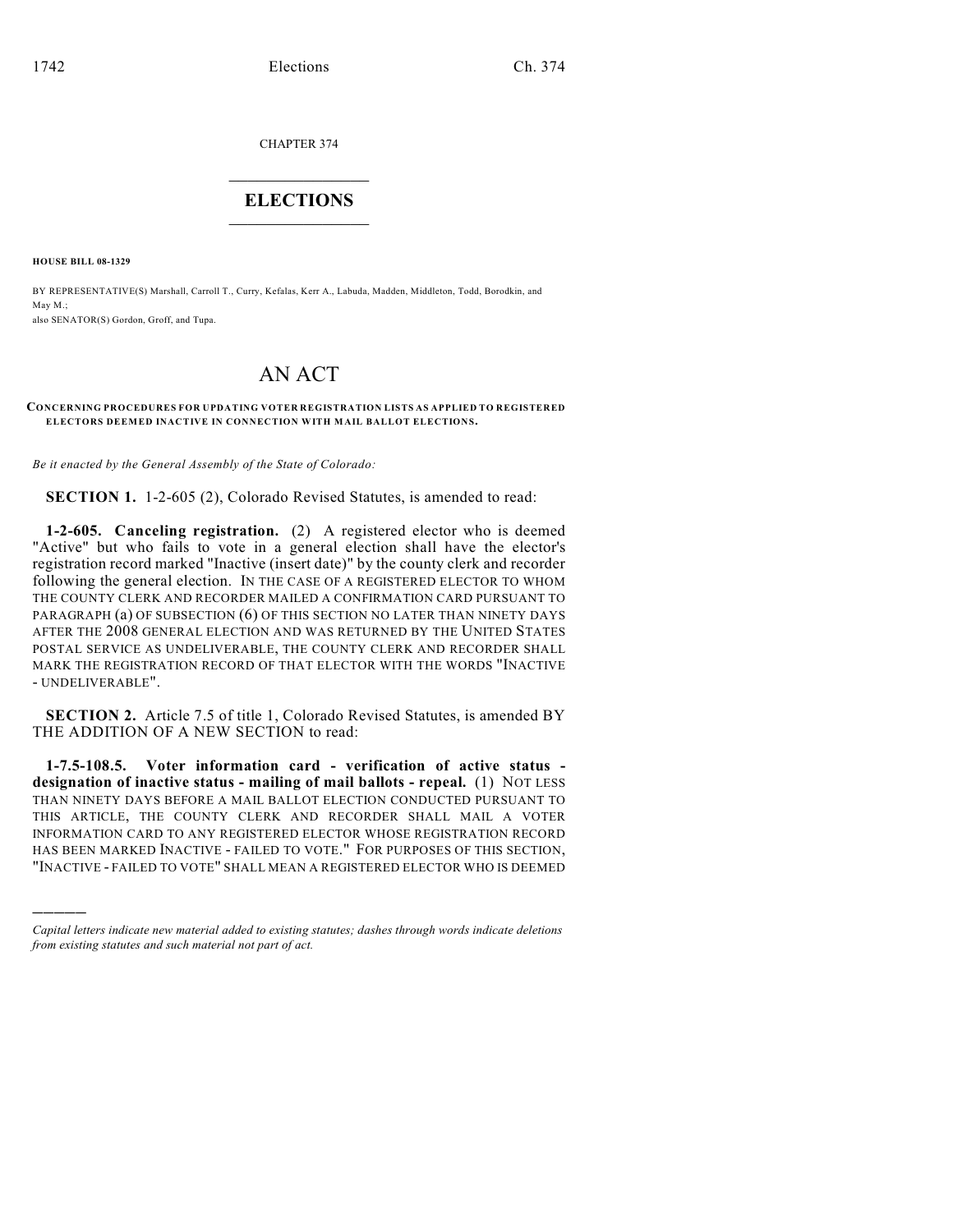## Ch. 374 Elections 1743

"ACTIVE" BUT WHO FAILED TO VOTE IN A GENERAL ELECTION IN ACCORDANCE WITH THE PROVISIONS OF SECTION 1-2-605 (2); EXCEPT THAT THE TERM "INACTIVE - FAILED TO VOTE" SHALL NOT INCLUDE AN ELECTOR WHOSE PREVIOUS COMMUNICATION FROM THE COUNTY CLERK AND RECORDER WAS RETURNED BY THE UNITED STATES POSTAL SERVICE AS UNDELIVERABLE AND IS, ACCORDINGLY, REFERRED TO IN THE REGISTRATION RECORDS OF THE COUNTY AS "INACTIVE - UNDELIVERABLE" PURSUANT TO SECTION 1-2-605 (2). THE VOTER INFORMATION CARD REQUIRED BY THIS SECTION MAY BE SENT AS PART OF THE VOTER INFORMATION CARD REQUIRED TO BE MAILED PURSUANT TO SECTION 1-5-206 (1). THE VOTER INFORMATION CARD SHALL BE SENT TO THE ELECTOR'S ADDRESS OF RECORD UNLESS THE ELECTOR HAS REQUESTED THAT SUCH COMMUNICATION BE SENT TO HIS OR HER DELIVERABLE MAILING ADDRESS PURSUANT TO SECTION 1-2-204 (2) (k) AND SHALL BE MARKED "DO NOT FORWARD".

(2) (a) IF THE VOTER INFORMATION CARD REQUIRED TO BE SENT TO A REGISTERED ELECTOR WHOSE REGISTRATION RECORD HAS BEEN MARKED AS "INACTIVE - FAILED TO VOTE" PURSUANT TO SUBSECTION (1) OF THIS SECTION IS RETURNED BY THE UNITED STATES POSTAL SERVICE AS UNDELIVERABLE, THE COUNTY CLERK AND RECORDER SHALL MARK THE REGISTRATION RECORD OF THAT ELECTOR WITH THE WORDS "INACTIVE - UNDELIVERABLE".

(b) (I) IN CONNECTION WITH ANY MAIL BALLOT ELECTION TO BE CONDUCTED IN NOVEMBER 2009, A MAIL BALLOT SHALL BE MAILED TO ALL REGISTERED ELECTORS WHOSE REGISTRATION RECORD HAS BEEN MARKED AS "INACTIVE - FAILED TO VOTE". SUCH MAIL BALLOT SHALL NOT BE SENT TO REGISTERED ELECTORS WHOSE REGISTRATION RECORD HAS BEEN MARKED AS "INACTIVE - UNDELIVERABLE".

(II) THIS PARAGRAPH (b) IS REPEALED, EFFECTIVE JULY 1, 2011.

(c) IN ANY MAIL BALLOT ELECTION CONDUCTED ON OR AFTER JULY 1, 2008, IF A MAIL BALLOT SENT TO A REGISTERED ELECTOR IS RETURNED BY THE UNITED STATES POSTAL SERVICE AS UNDELIVERABLE, THE COUNTY CLERK AND RECORDER SHALL MARK THE REGISTRATION RECORD OF THAT ELECTOR WITH THE WORDS "INACTIVE - UNDELIVERABLE".

**SECTION 3.** 1-2-605, Colorado Revised Statutes, is amended BY THE ADDITION OF A NEW SUBSECTION to read:

**1-2-605. Canceling registration.** (11) NOTWITHSTANDING ANY OTHER PROVISION OF THIS SECTION, REQUIREMENTS PERTAINING TO THE VERIFICATION BY A COUNTY CLERK AND RECORDER OF THE STATUS OF A REGISTERED ELECTOR WHO HAS BEEN DEEMED "INACTIVE" IN PREPARATION FOR A MAIL BALLOT ELECTION SHALL BE GOVERNED BY THE PROVISIONS OF SECTION 1-7.5-108.5.

**SECTION 4.** 1-5-101 (5), Colorado Revised Statutes, is amended to read:

**1-5-101. Establishing precincts and polling places for partisan elections.** (5) NOTWITHSTANDING SECTION 1-5-103, AND EXCEPT AS OTHERWISE REQUIRED BY FEDERAL LAW, in order to facilitate the preparation of a computerized database for use in the reapportionment REDISTRICTING process that will take place after the decennial census in the year 2000 YEARS ENDING IN THE NUMBER ZERO, THE